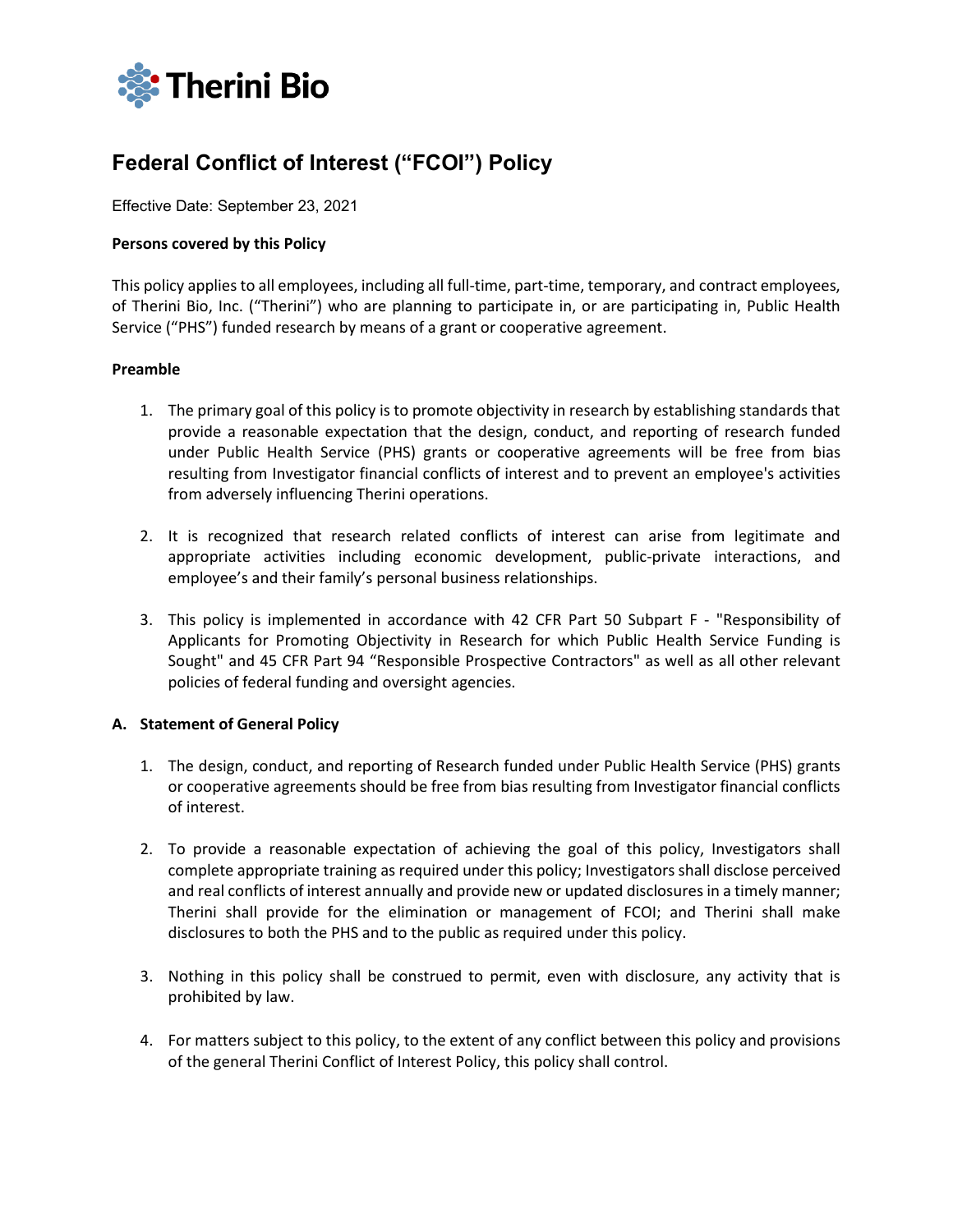- 5. Nothing in this policy shall be construed to limit or abridge the authority of Therini management to take such action as they deem appropriate regardless of any action or inaction by an employee of Therini.
- **B. Significant Financial Interest ("SFI")** per the regulation:
	- 1. A financial interest consisting of one or more of the following interests of the Investigator (and those of the Investigator's spouse and dependent children) that reasonably appears to be related to the Investigator's institutional responsibilities:
		- a. With regard to any publicly traded entity, a significant financial interest exists if the value of any remuneration received from the entity in the twelve months preceding the disclosure and the value of any equity interest in the entity as of the date of disclosure, when aggregated, exceeds \$5,000. For purposes of this definition, remuneration includes salary and any payment for services not otherwise identified as salary (e.g., consulting fees, honoraria, paid authorship); equity interest includes any stock, stock option, or other ownership interest, as determined through reference to public prices or other reasonable measures of fair market value;

With regard to any non-publicly traded entity, a significant financial interest exists if the value of any remuneration received from the entity in the twelve months preceding the disclosure, when aggregated, exceeds \$5,000, or when the Investigator (or the Investigator's spouse or dependent children) holds any equity interest (e.g., stock, stock option, or other ownership interest); or

- b. Intellectual property rights and interests (e.g., patents, copyrights), upon receipt of income related to such rights and interests.
- 2. Investigators also must disclose the occurrence of any reimbursed or sponsored travel (i.e., that which is paid on behalf of the Investigator and not reimbursed to the Investigator so that the exact monetary value may not be readily available), related to their institutional responsibilities; provided, however, that this disclosure requirement does not apply to travel that is reimbursed or sponsored by a federal, state, or local government agency, an Institution of higher education as defined at 20 U.S.C. 1001(a), an academic teaching hospital, a medical center, or a research institute that is affiliated with an Institution of higher education. The Institution's FCOI policy will specify the details of this disclosure, which will include, at a minimum, the purpose of the trip, the identity of the sponsor/organizer, the destination, and the duration. In accordance with the Institution's FCOI policy, the institutional official(s) will determine if further information is needed, including a determination or disclosure of monetary value, in order to determine whether the travel constitutes an FCOI with the PHS-funded research.
- 3. The term significant financial interest does not include the following types of financial interests: salary, royalties, or other remuneration paid by the Institution to the Investigator if the Investigator is currently employed or otherwise appointed by the Institution, including intellectual property rights assigned to the Institution and agreements to share in royalties related to such rights; any ownership interest in the Institution held by the Investigator, if the Institution is a commercial or for-profit organization; income from investment vehicles, such as mutual funds 5 and retirement accounts, as long as the Investigator does not directly control the investment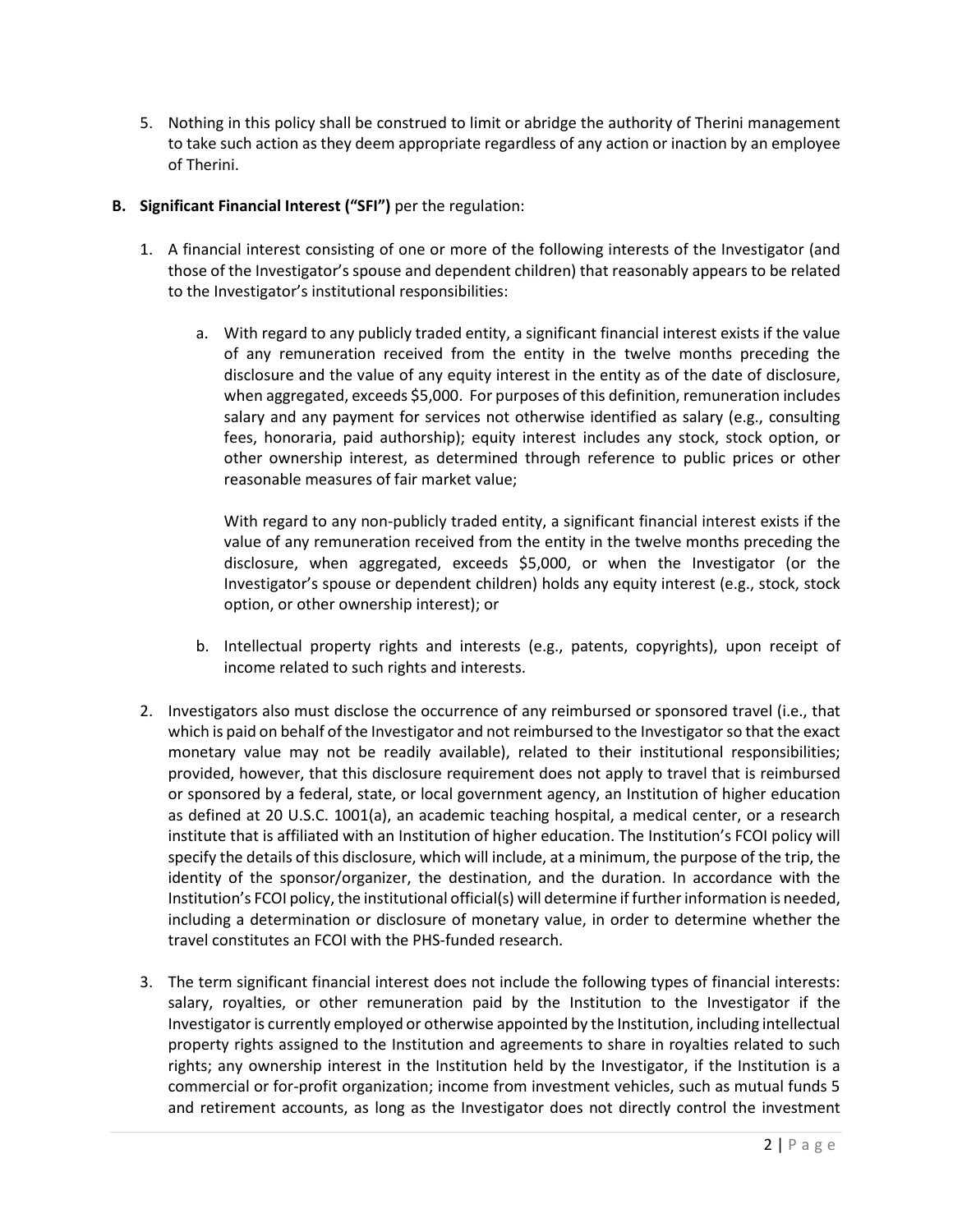decisions made in these vehicles; income from seminars, lectures, or teaching engagements sponsored by a federal, state, or local government agency, an Institution of higher education as defined at 20 U.S.C. 1001(a), an academic teaching hospital, a medical center, or a research institute that is affiliated with an Institution of higher education; or income from service on advisory committees or review panels for a federal, state, or local government agency, an Institution of higher education as defined at 20 U.S.C. 1001(a), an academic teaching hospital, a medical center, or a research institute that is affiliated with an Institution of higher education.

## **C. Policy Implementation**

# 1. Training Required:

Investigators shall complete FCOI training provided by the Institution on or before their becoming subject to this policy and then every two (2) years thereafter. Currently, Therini uses the NIH webbased training which can be accessed at: [\(https://grants.nih.gov/grants/policy/coi/tutorial2018/story\\_html5.html\)](https://grants.nih.gov/grants/policy/coi/tutorial2018/story_html5.html). Investigators must save and print the FCOI Certificate as proof of completion. Immediate training will be required if the Institution revises this policy in a manner that affects the Investigator, when an Investigator is new to the Institution, or as a result of a finding of noncompliance with this policy or a management plan, or other related misconduct.

## 2. Disclosure Requirement:

An Investigator shall disclose any situation in which the Investigator has, or may have, a real or potential SFI as defined and provided for herein. Research should not be undertaken where a SFI is present until a determination and approval has been made pursuant to this policy.

Investigators shall keep their supervisors informed of the Investigator's SFI. If a supervisor becomes aware of a conflict of interest that an employee has not disclosed, the supervisor shall discuss the situation with the employee, require that a written disclosure be made as provided in this policy, and inform Therini to anticipate the receipt of a new Disclosure.

## 3. Disclosure Frequency:

- a. Disclosure must be made annually to Therini. If no SFI is present a Disclosure must still be submitted that states "none". The date such annual Disclosure is due shall be set by Therini and disseminated company-wide.
- b. In addition to the annual Disclosure, a new or updated Disclosure must be completed in a timely manner whenever a new or potential SFI arises or when a significant change occurs concerning an existing Disclosure.
- c. In any event, Disclosure must be made within thirty (30) days of discovery or acquiring a new SFI.
- d. Newly hired Investigators should make a Disclosure as part of their new hire employment process.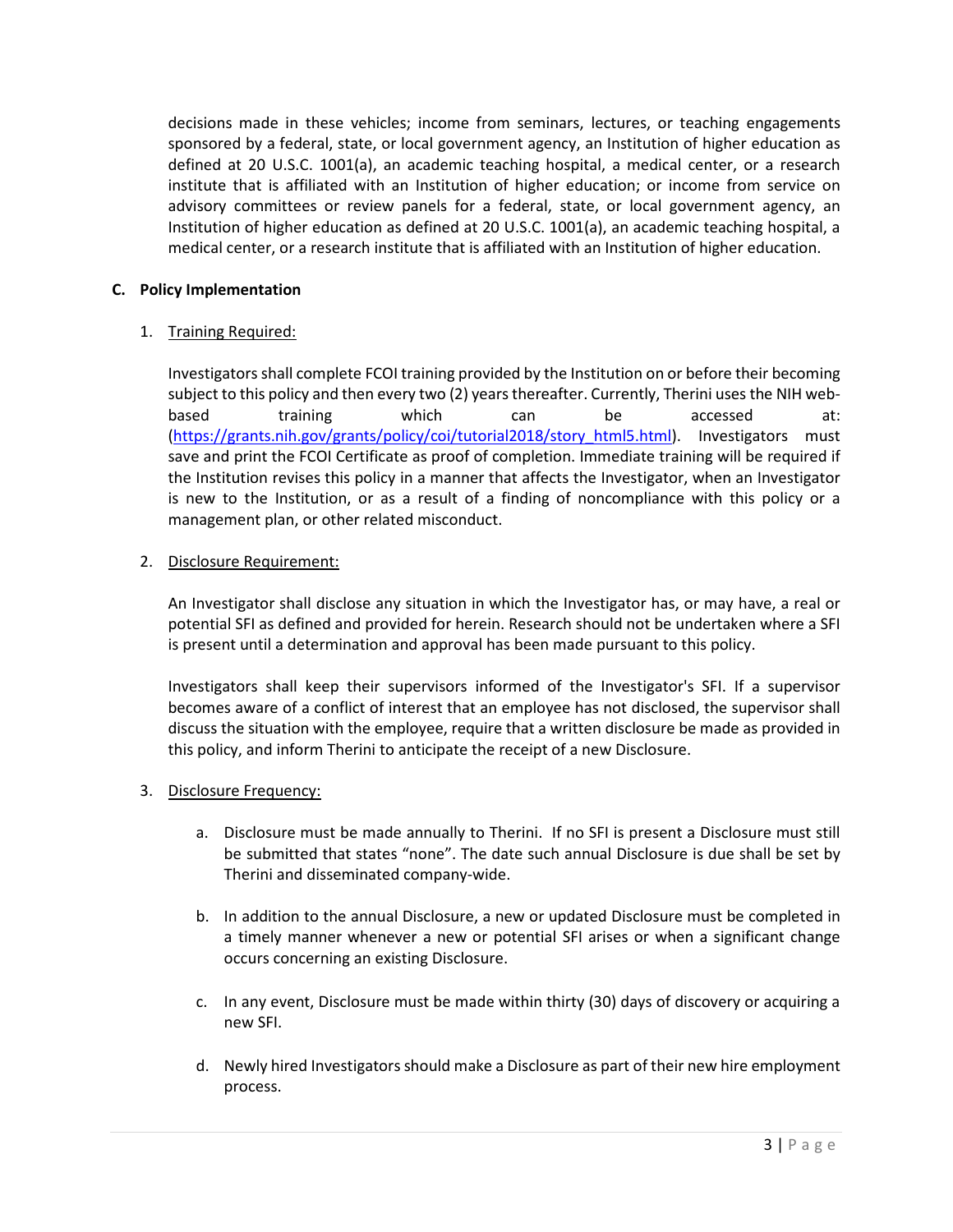#### 4. Review and Management:

- a. The Institution shall appoint and authorize a committee of appropriate composition and skills to review the Disclosure and determine if it is a FCOI. This committee shall be known as the Research Conflict of Interest Committee ("Committee") and serve at the pleasure of the Institution.
- b. If a determination is made that a FCOI exists the Committee shall seek input from the Investigator and recommend to the Institution a suitable action plan ("Management Plan") to eliminate or manage the FCOI consistent with the objectives of this policy. The Management Plan shall provide for its periodic review and updating at least annually. In the event that there is no reasonable way to manage a FCOI then the Investigator may be prohibited from participating in the related Research until such a time as the FCOI is eliminated.
- c. Examples of conditions or restrictions that might be imposed to manage a financial conflict of interest include, but are not limited to:
	- i. Public disclosure of financial conflicts of interest (e.g., when presenting or publishing the research);
	- ii. For research projects involving human subjects research, disclosure of financial conflicts of interest directly to participants;
	- iii. Appointment of an independent monitor capable of taking measures to protect the design, conduct, and reporting of the research against bias resulting from the financial conflict of interest;
	- iv. Modification of the research plan;
	- v. Change of personnel or personnel responsibilities, or disqualification of personnel from participation in all or a portion of the research;
	- vi. Reduction or elimination of the financial interest (e.g. sale of an equity interest); or
	- vii. Severance of relationships that create financial conflicts.
- d. The Institution shall review the proposed Management Plan and can approve, modify and approve, or return to the Committee for additional work. Final review and determination must be completed prior to the expenditure of any PHS funds for the applicable Research.

## **D. Violations and Sanctions**

1. Sanctions:

Violations of Institution policies, including the failure to avoid a prohibited activity or disclose a conflict of interest in a timely manner, will be dealt with in accordance with applicable policies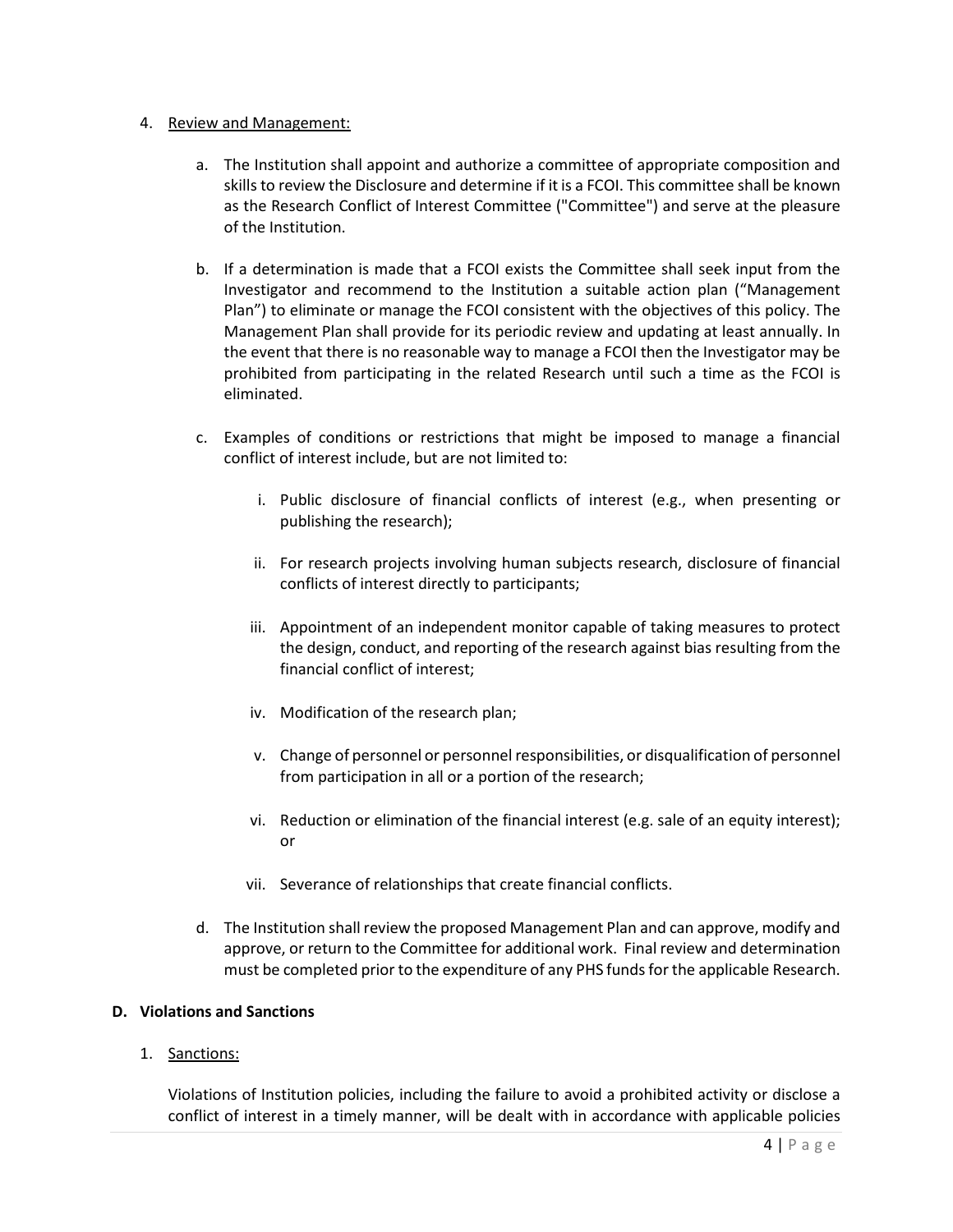and procedures that may include disciplinary actions up to and including termination of employment.

#### 2. Retrospective Review:

- a. The Institution shall complete retrospective reviews of determinations of noncompliance with this policy within 120 days of the determination.
- b. The retrospective reviews shall be documented; such documentation shall include, but not necessarily be limited to, all of the following key elements: 1. Project number; 2. Project title; 3. PD/PI or contact PD/PI if a multiple PD/PI model is used; 4. Name of the Investigator with the FCOI; 5. Name of the entity with which the Investigator has a financial conflict of interest; 6. Reason(s) for the retrospective review; 7. Detailed methodology used for the retrospective review (e.g., methodology of the review process, composition of the review panel, documents reviewed); 8. Findings of the review; and 9. Conclusions of the review.
- c. Based on the results of the retrospective review, if appropriate, the Institution shall update the previously submitted FCOI report, specifying the actions that will be taken to manage the financial conflict of interest going forward.
- d. If bias is found, the Institution is required to notify the PHS Awarding Component promptly and submit a mitigation report to the PHS Awarding Component. The mitigation report must include, at a minimum, the key elements documented in the retrospective review above and a description of the impact of the bias on the research project and the Institution's plan of action or actions taken to eliminate or mitigate the effect of the bias (e.g., impact on the research project; extent of harm done, including any qualitative and quantitative data to support any actual or future harm; analysis of whether the research project is salvageable). Thereafter, the Institution will submit FCOI reports annually. Depending on the nature of the financial conflict of interest, the Institution may determine that additional interim measures are necessary with regard to the Investigator's participation in the PHS-funded research project between the date that the FCOI or the Investigator's noncompliance is determined and the completion of the Institution's retrospective review.

## 3. Clinical Research:

In any case in which the HHS determines that a PHS-funded project of clinical research whose purpose is to evaluate the safety or effectiveness of a drug, medical device, or treatment has been designed, conducted, or reported by an Investigator with a FCOI that was not managed or reported by the Institution as required by this policy, Therini shall require the Investigator involved to disclose the FCOI in each public presentation of the results of the research and to request an addendum to previously published presentations.

## **E. Institutional Reporting**

1. The Institution, shall provide annual and revised reports of FCOI to PHS/National Institutes of Health (NIH) per the applicable regulations.